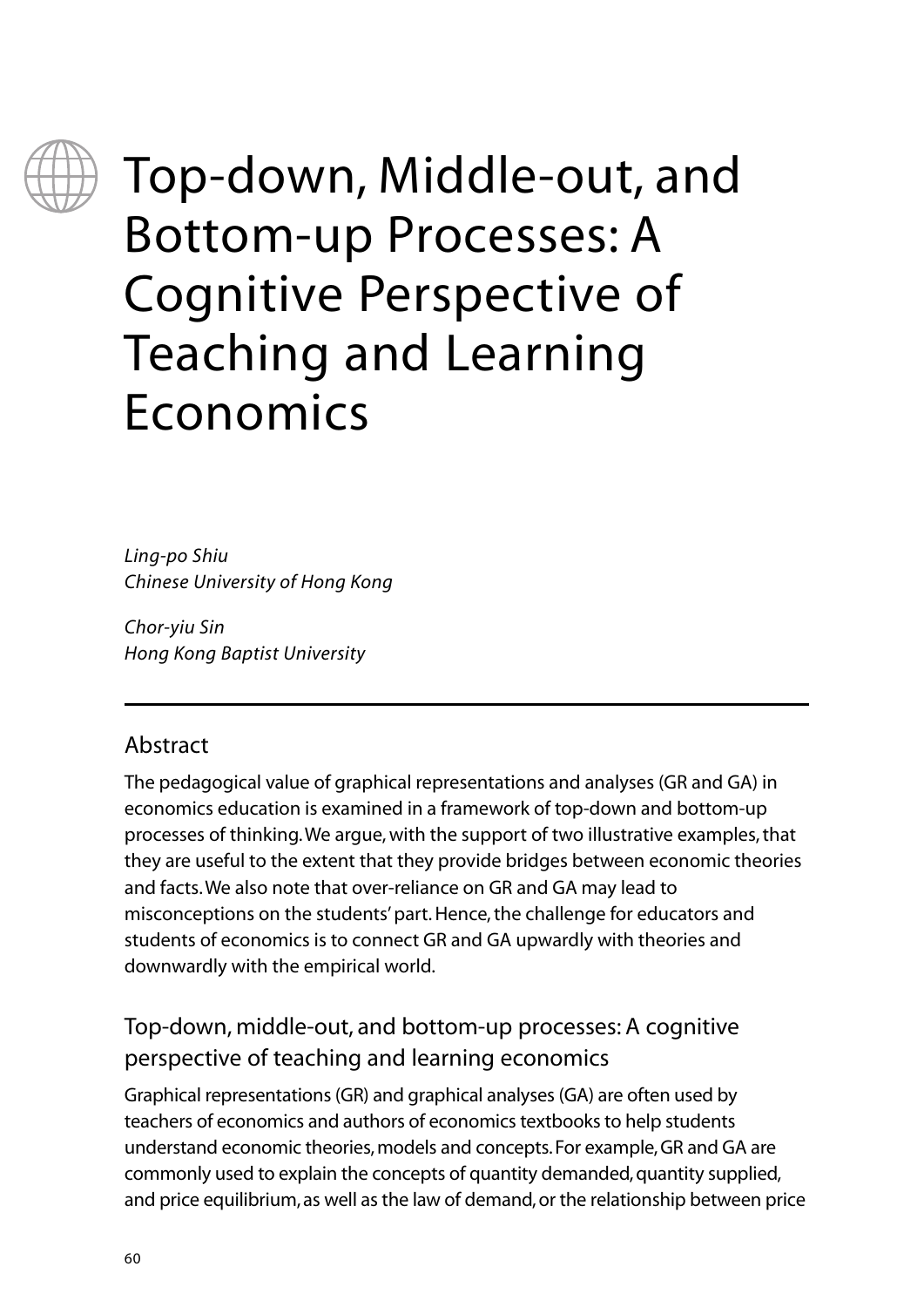and quantity demanded. Most students find GR easier to understand than written explanations (MacDonald-Ross, 1977). Recently, Dickinson (2003), Lai, Chang and Kao (2004),Trandel (2003) and Yanchus and de Vanssay (2003), for example, advocated the use of GR and GA for both pre-college and college levels of economic education.

Why are GA and GR useful? Economics is a science in which both qualitative and quantitative analyses play important roles. Unfortunately, students who prefer qualitative analysis may consider quantitative analysis "tedious mathematics", while students who prefer quantitative analysis may consider qualitative analysis "imprecise, if not empty."We would argue in this paper that GR and GA can bridge the gap between qualitative and quantitative analyses by quantifying the concepts and conceptualizing the quantities.

In this paper, GR and GA are examined in the framework of top-down and bottomup processing, which is a major framework used in cognitive psychology and cognitive science to understand thinking. Since GR and GA are mid-way between top-down and bottom-up processing, the thinking process in terms of GR and GA might be named "middle-out" processing (c.f., White, 1993).We would also argue that, although GR has the obvious advantages of being visible, concrete, and manipulable, it cannot replace either top-down or bottom-up processing. Overreliance on GR and GA without integrative thinking across the three levels may result in misconceptions.

#### Top-down and bottom-up processes in learning and thinking

In cognitive psychology and cognitive science, top-down and bottom-up processes refer to processes that flow from either the top or the bottom of the information processing hierarchy, respectively (Lindsay & Norman, 1972).The top of the hierarchy is assumed to contain high-level, abstract, and encompassing knowledge representations such as concepts, mental models, and schemata. On the other hand, the bottom of the hierarchy is assumed to contain low-level, concrete, and specific knowledge representations such as visual features, lexicons, and propositions (e.g., Bruning, Schraw, & Ronning, 1995; Kintsch, 1998).

Cognitive psychologists and cognitive scientists believe that both top-down and bottom-up processes are indispensable to both human and machine thinking. Bottom-up processing is said to occur when one draws from some particular examples, instances, cases, or events to a generalization, rule, or law to capture the commonality between the examples, instances, cases or events (e.g., Brown, Collins, & Duguid, 1989). Similarly, top-down processing is said to occur when one infers from a generalization, rule or law to conclude something about a particular example, instance, case, or event. Induction is an example of bottom-up processing, and deduction is an example of top-down processing.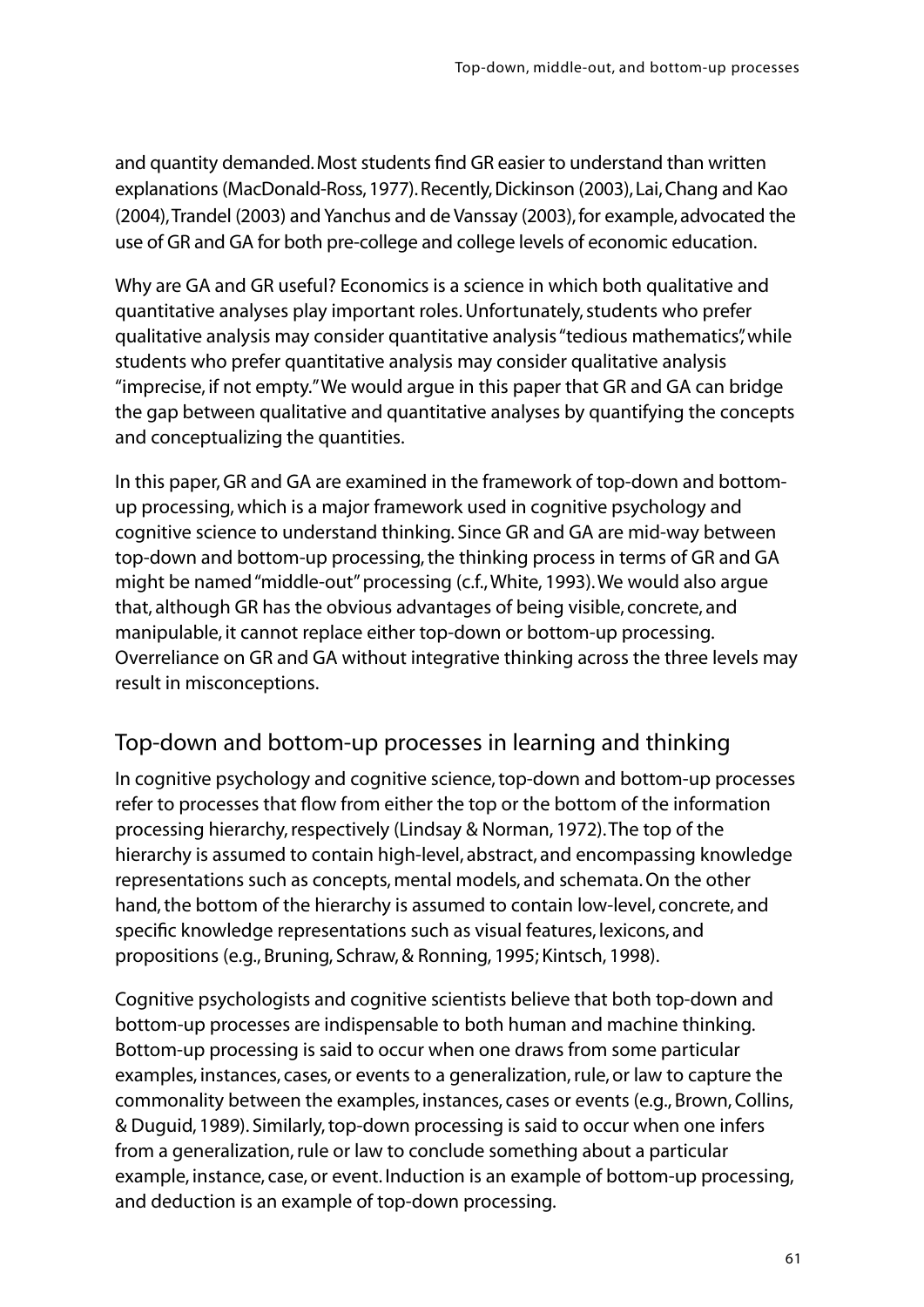In the context of economic questions and problems, one can also go through either a top-down or a bottom-up process, or both. Suppose a teacher wants a student to consider whether or not there is perfect competition in the real world.The teacher may lead the student to examine the criteria for perfect competition (e.g., free entry and exit of suppliers or demanders) one by one, and then come to the conclusion that because these criteria cannot be realized in the empirical world, most of the time perfect competition hardly exists.This way of thinking goes from a theoretical framework to a conclusion about the empirical world. It is a deduction process, which is also a top-down process.

Alternatively, thinking about the same question may go through a bottom-up route. A teacher may lead the student to examine a particular market in the real world where competition is very fierce.The student would be asked to consider whether or not the competition in that market is perfect (e.g., no demander or supplier has the market power to control the price).When the student realizes that the competition in that particular market falls short of perfect competition, the student would be led to consider another fiercely competitive market. After the student has examined several markets and failed to find perfect competition in any of them,the student would gradually come to the conclusion that there is probably no perfect competition in the empirical world.This way of thinking goes from particular cases to a generalization about the empirical world. It is an induction process, which is also a bottom-up process.

This example is reminiscent of some of the decision heuristics identified in the research of Tversky and Kahneman (e.g., 1973, 1982, and 1983), which may also be placed in the framework of top-down and bottom-up processing. People are said to follow the *availability* heuristic if they judge the probability of an event by thinking of similar events they can retrieve from memory. People are said to follow the *representativeness* heuristic if they judge the probability of an event by the degree to which this event is "(i) similar in essential properties to its parent population; and (ii) reflects the salient feature of the process by which it was generated" (Tversky & Kahneman, 1972, pp. 431). In the former, thinking starts with particular examples, whereas in the latter, it starts with something general.The former may be considered bottom-up and the latter top-down process.

Of course,thinking is more dynamic than our simplified description might have suggested. Students may intertwine both top-down and bottom-up processes in their thinking, perhaps in a "spiral" way.The important point is to investigate a theory by examining it against some empirical facts; or to explain an empirical fact by scrutinizing it with one or more theory; or more aggressively, to achieve a generalization or conclusion that is both empirically true and theoretically valid. To do this, it is imperative that a student has knowledge of both economic theories and facts, and is able to see a connection between the two.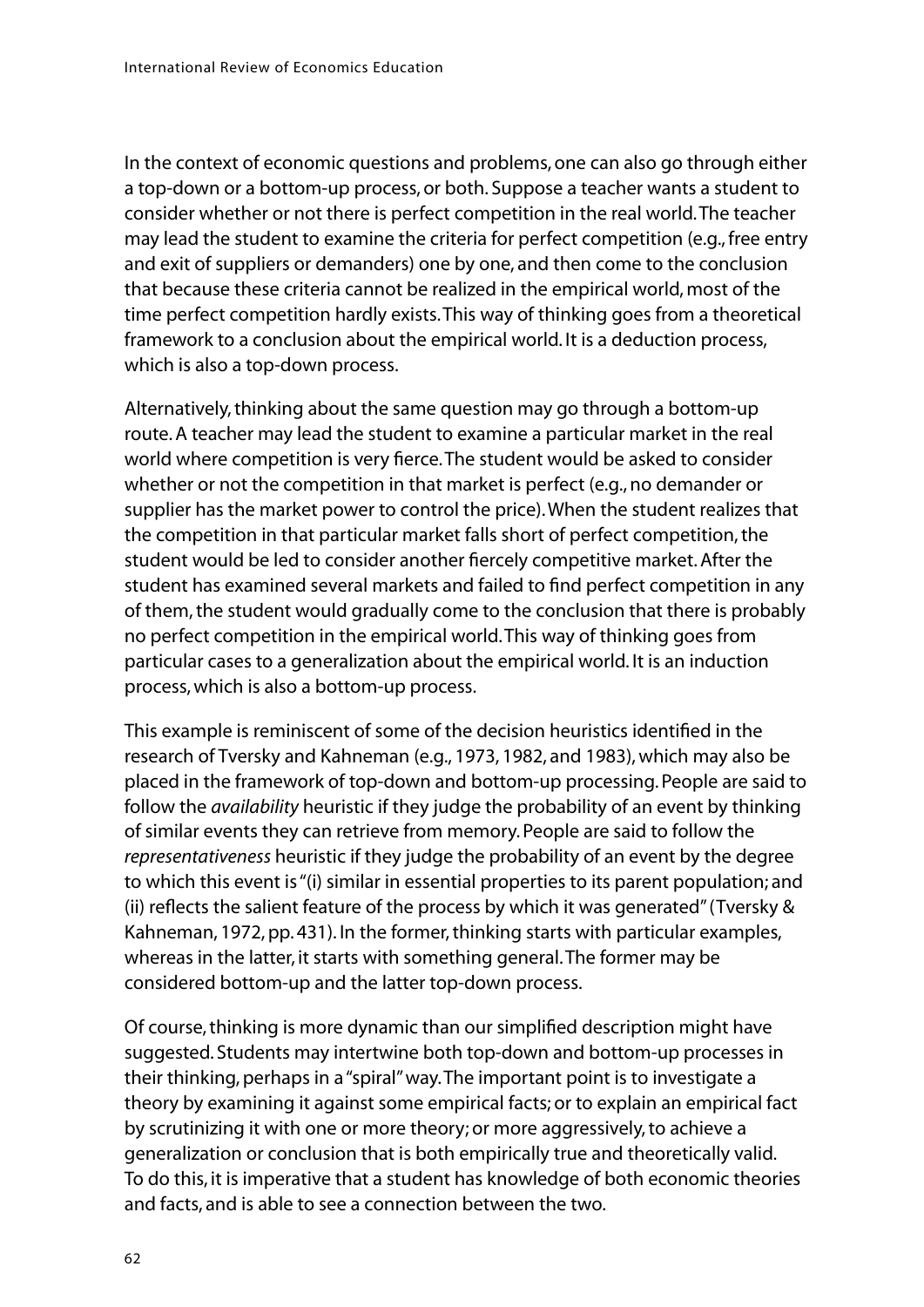## Graphical representations and analyses as bridges

Where is the place for GR and GA in this framework of top-down and bottom-up processes? We suggest that graphical representations and analyses could be very useful devices that bridge the gap between top-down and bottom-up processes.

In the context of science education, and physics education in particular, White (1993) has argued that the top-down approach may not work by itself because the semantic distance between the theories and the real-world phenomena to which the theories apply is too great. She also argued that the bottom-up approach may not work by itself, either, because the process of gradual generalizations from exposure to many real-world instances is slow and inefficient.These comments seem equally applicable to economic education.

GR are not as abstract as theories or concepts. GR are neither as real as empirical facts or events.Yet, if they could portray the important features of abstract theoretical concepts in a concrete form, or if they could delineate theoretical explanations in a sequence of discrete steps, then they could serve the useful function of bridging theories and facts, and provides a basis for making predictions about outcomes (Larkin, 1985).

In the following, we describe two applications in which GR and GA take the role of a mediator between theories and facts. In the first example, GR and GA are indispensable because the theories are too difficult.The second example shows that GR and GA may be misleading if we cease to consider the essential preconditions before interpreting the graphs.

## An example of positive effects of graphical analysis

From time to time, there are discussions, among policymakers or the public, on the issue such as,"Should the government collect a sales tax?" or "What is the burden on the suppliers, when consumption tax is imposed on their products?"1 To address this type of issues, we may, on the one hand, look at the experiences of some economies of a similar type (i.e., the bottom-up approach); or, on the other hand, derive from some highly-theoretical models the implications of a sales tax (i.e., the top-down approach).However, the former may not be available whereas the latter may be too difficult. In this case, GR can bring out the implication of theories to illuminate the facts that could possibly be found.The latter, if found, could either confirm or falsify a theory.

Refer to Figure 1A below, which presents the impacts of a sales tax $2$  on the quantity transacted and the equilibrium prices. A graph of this type can be found in many college or pre-college economics textbooks but our focus of interest deviates a bit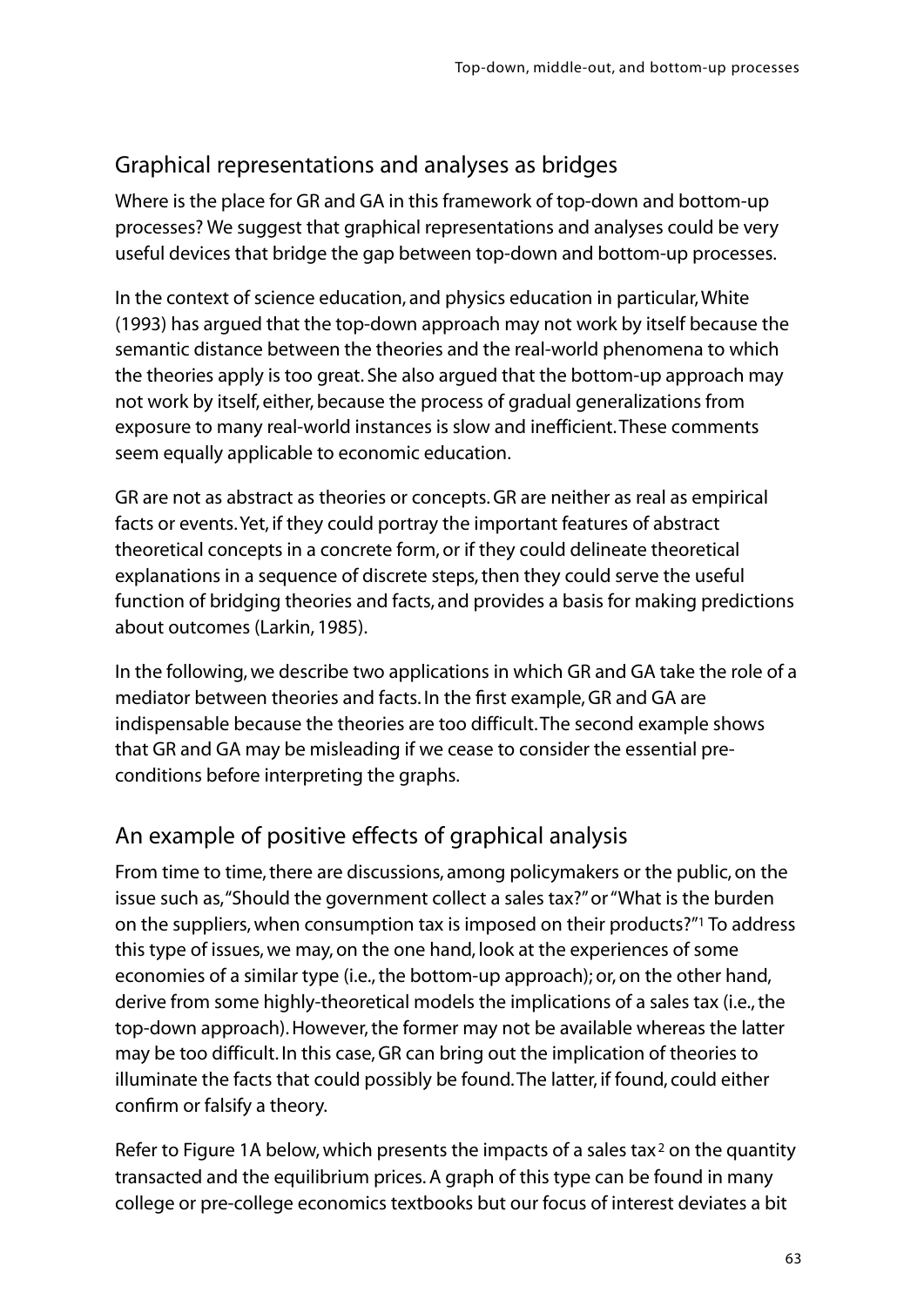

**Figure 1A** Impacts of a sales tax on the short-run market supply (SRS)





from the usual textbooks. In most, if not all, of the textbooks, the authors proceed with the claim that the decrease in consumer surplus equals the area of the trapezium *PDP\*BC*, while the decrease in *producer surplus* equals that of the trapezium *P\*PSAB*, and the deadweight loss or the excess burden is the area of the triangle *ABC*.

Given the analysis about Figure 1A, it is tempting for a student to conclude that in *reality*, the suppliers will suffer from a decrease in producer surplus, should a sales tax be imposed.We are going to argue that this is, at most, the case in the *short-run*, but not the case in the *long-run*.This conclusion can be most easily illustrated with a graph.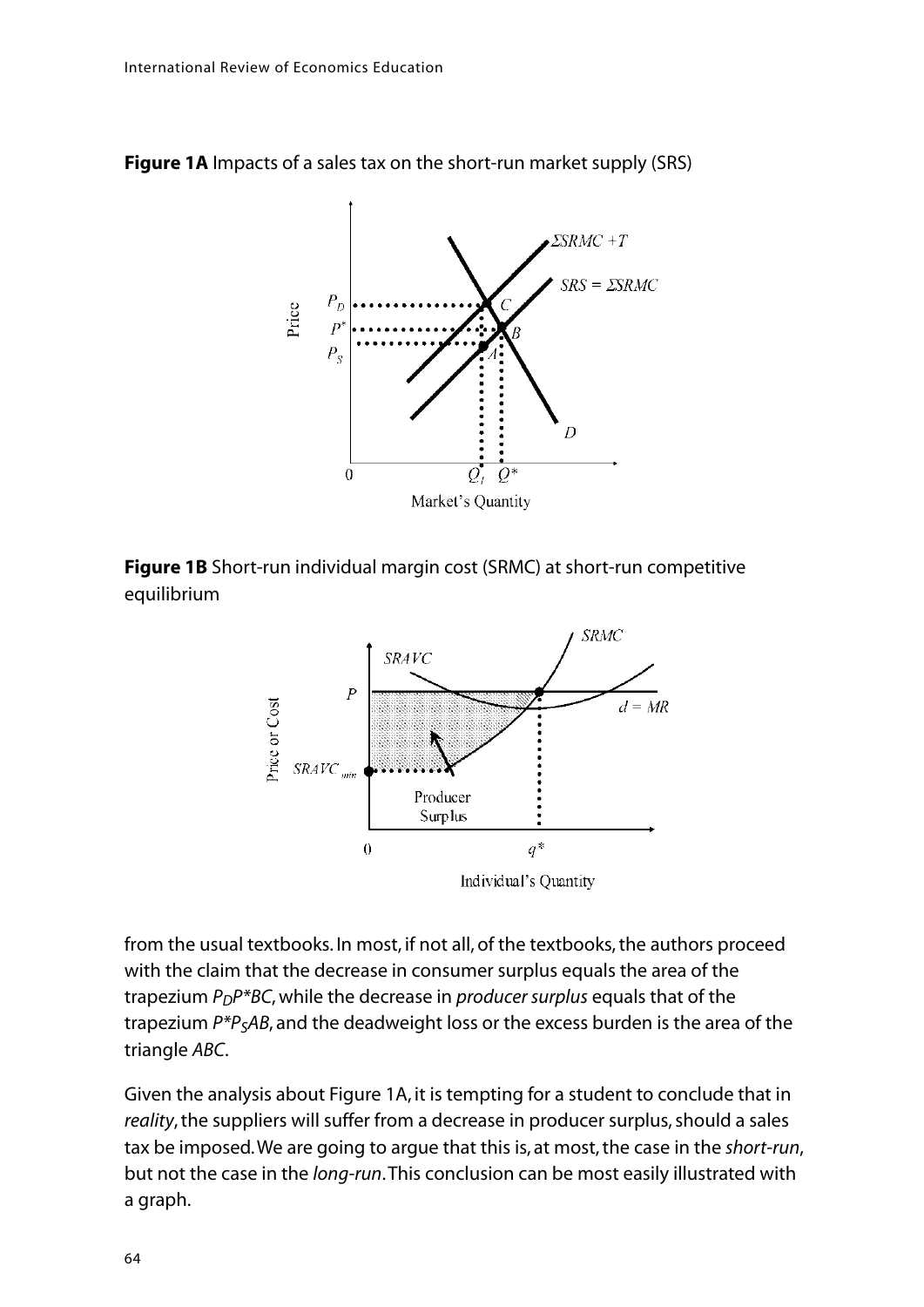

**Figure 1C** Long-run individual marginal cost (LRMC) at long-run competitive equilibrium

The "standard" analysis hinges on the upward-sloping *market* supply curve (such as S in the figure), which is the horizontal summation of the upward-sloping (short-run) *individual* marginal cost curves (the one depicted in Figure 1B). Economics professionals or even some senior economics students are aware of the more theoretical fundamentals for an upward-sloping marginal cost curve, but those fundamentals are beyond the scope of this paper. As one can see in Figure 1B, correspondingly, an individual firm can enjoy the producer surplus in the shortrun, and this producer surplus is sometimes called *abnormal profit*.However, it is well-documented that in the long-run, the abnormal profit/producer surplus dissipates, due to the entry of new firms which drives down the equilibrium (suppliers') price. In the long-run, as depicted in Figure 1C, an individual firm that survives in the market will produce at the minimum of the long-run average cost curve (*LRACmin*), despite the fact that the long-run *individual* marginal cost curve is arguably upward-sloping too. All in all, in the long-run, the *market* supply curve (see *S* in Figure 1D) is horizontal and unlike the case in the short-run (see Figure 1A) there is *no* abnormal profit/producer surplus in the long-run, no matter there is a sales tax or not  $3$ 

What can we learn from these GR and GA? If the producers in a market protest against a levy of sales tax, there are two possibilities. (1) The market is not competitive in the sense that even in the long-run, entry of new firms cannot drive away the producer surplus; (2) The producers need time to adapt to the introduction of sales tax, some of the less efficient producers may even shut down in the long-run.

In view of (1), for sake of efficiency, the market needs some kind of regulations or taxations anyway.Whether a levy of sales tax is the optimal policy is another issue.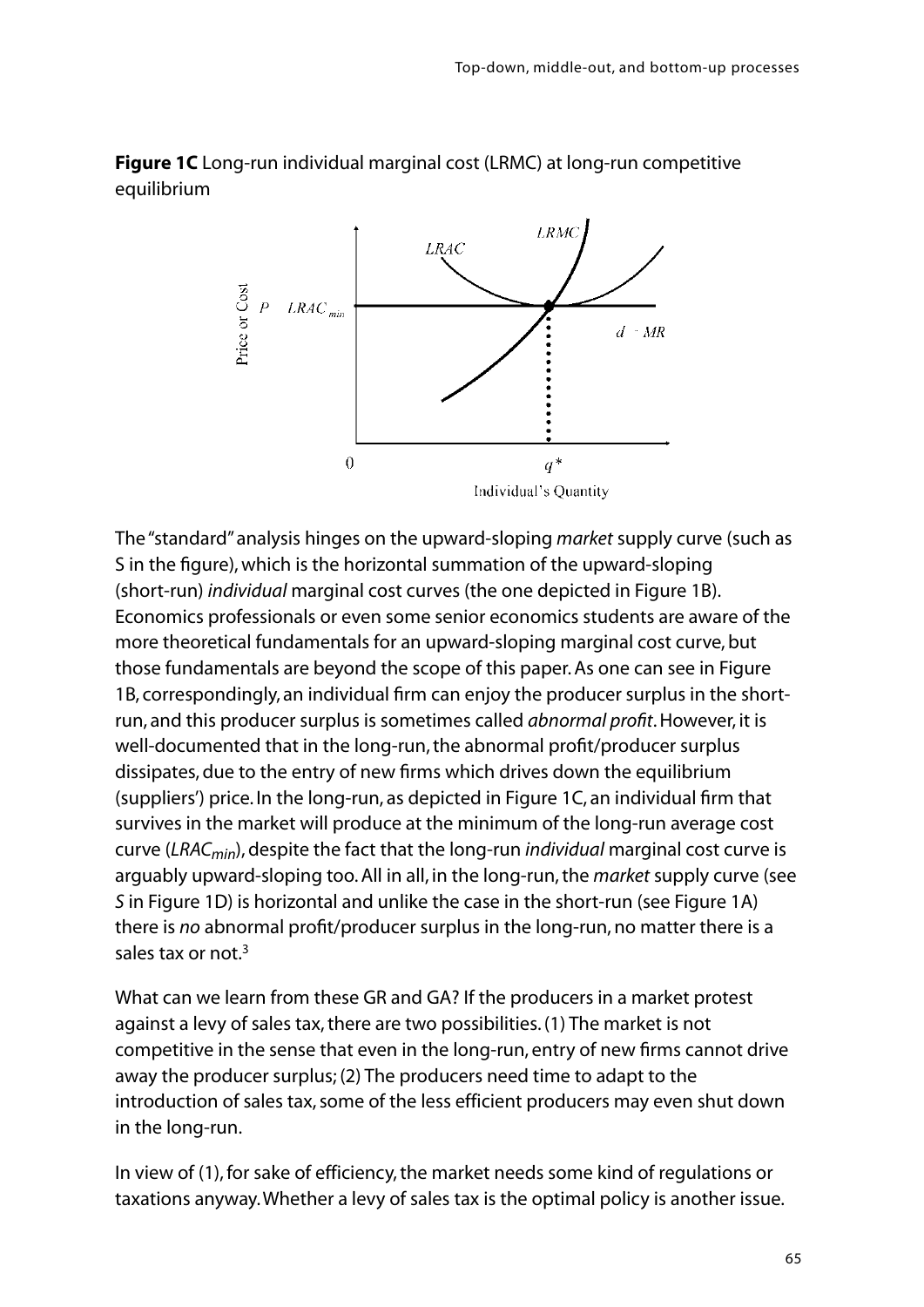

**Figure 1D** Impacts of a sales tax on the long-run market supply (LRS)

For (2),the policymakers are reminded to spare some time for consultation of the *implementation* of the sales tax on the one hand, and they are reminded to announce in advance the imposition of the tax on the other hand. How long *in advance* definitely varies with the institutional factors in different economies, which in turn govern the speed of adjustments from a short-run supply curve to a longrun supply curve.

#### An example of negative effects of graphical analysis

Employment and poverty are two major topics in economics, and policy making. From time to time, labor organizations urge for passing the act of minimum wage (and maximum working hours). Rapid developments in new information economy and globalization result in an ever-rising income inequality or an increase in poverty, regardless of how one quantifies these two concepts. No wonder the debate on the merits and demerits of minimum wage has been heated over the past ten years. See, for instance, Card and Krueger (2000) and the references therein.

Opponents of minimum wage law often make their arguments with a *top-down approach*. Minimum wage means a price floor imposed on the labor market. Whenever it is effective, the prevailing wage exceeds the wage that clears the market. As a result, minimum wage causes unemployment (or an increase in the number of unemployed). Alternatively put, some of the opponents may proceed and claim that minimum wage law even does harm to the workers, apart from claiming that a wage distortion in the labor market causes inefficiency.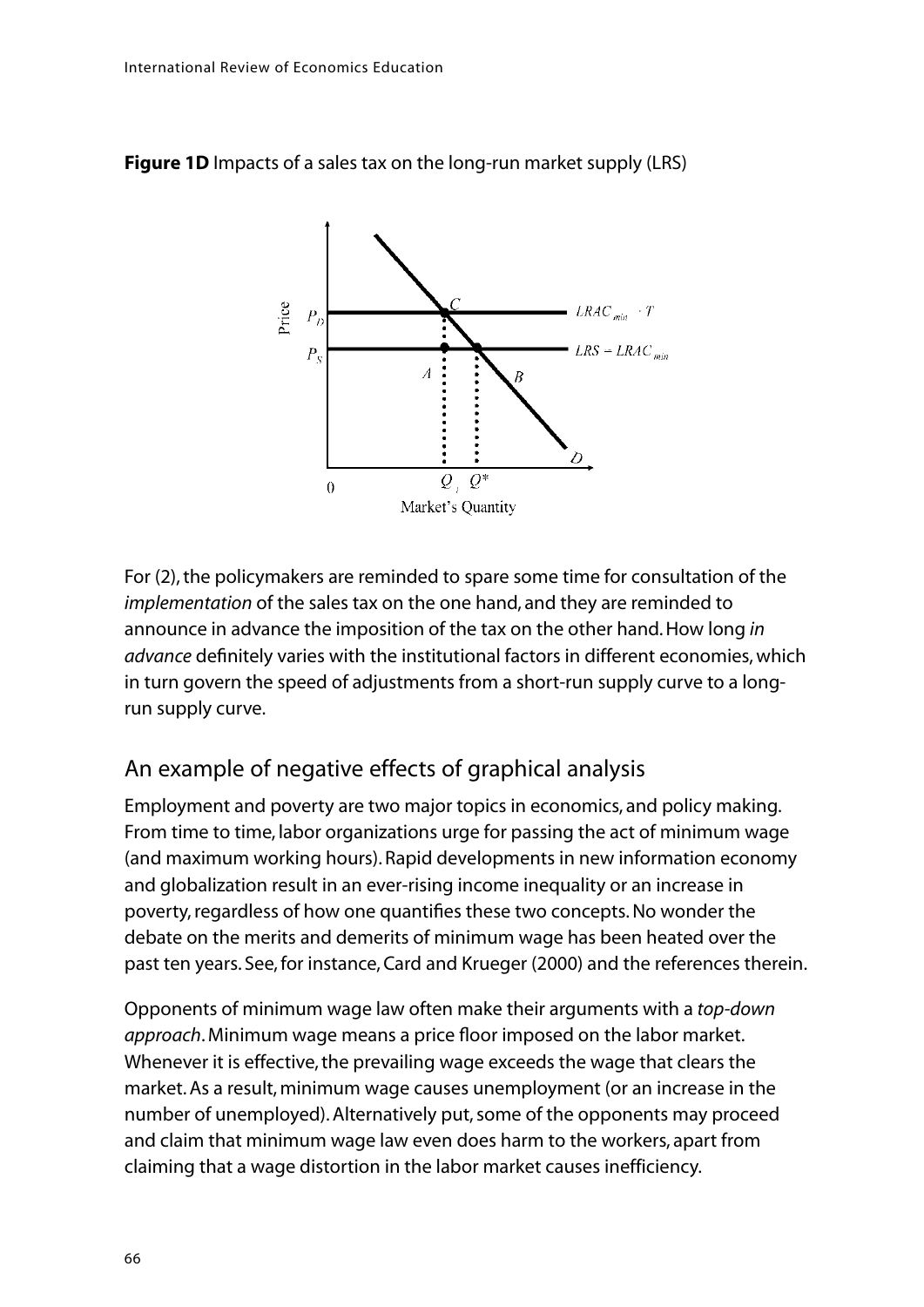**Figure 2A** Impact of a minimum wage on employment (the usual case in most textbooks)



**Figure 2B** Impact of a minimum wage on employment (with perfectly inelastic labour demand)



This reasoning can easily be represented in a graph. Refer to Figure 2A. Minimum wage (*W*) exceeds the wage (*W*\*) that clears the market. As a result, minimum wage causes unemployment.

Despite the beauty and simplicity of the GA with Figure 2A, the increase in unemployment hinges on the fact that labor demand is *not* perfectly inelastic, that is, the labor demand curve is *not* vertical. As one can see in Figure 2B, where the demand curve is vertical, the number of employed is unchanged.The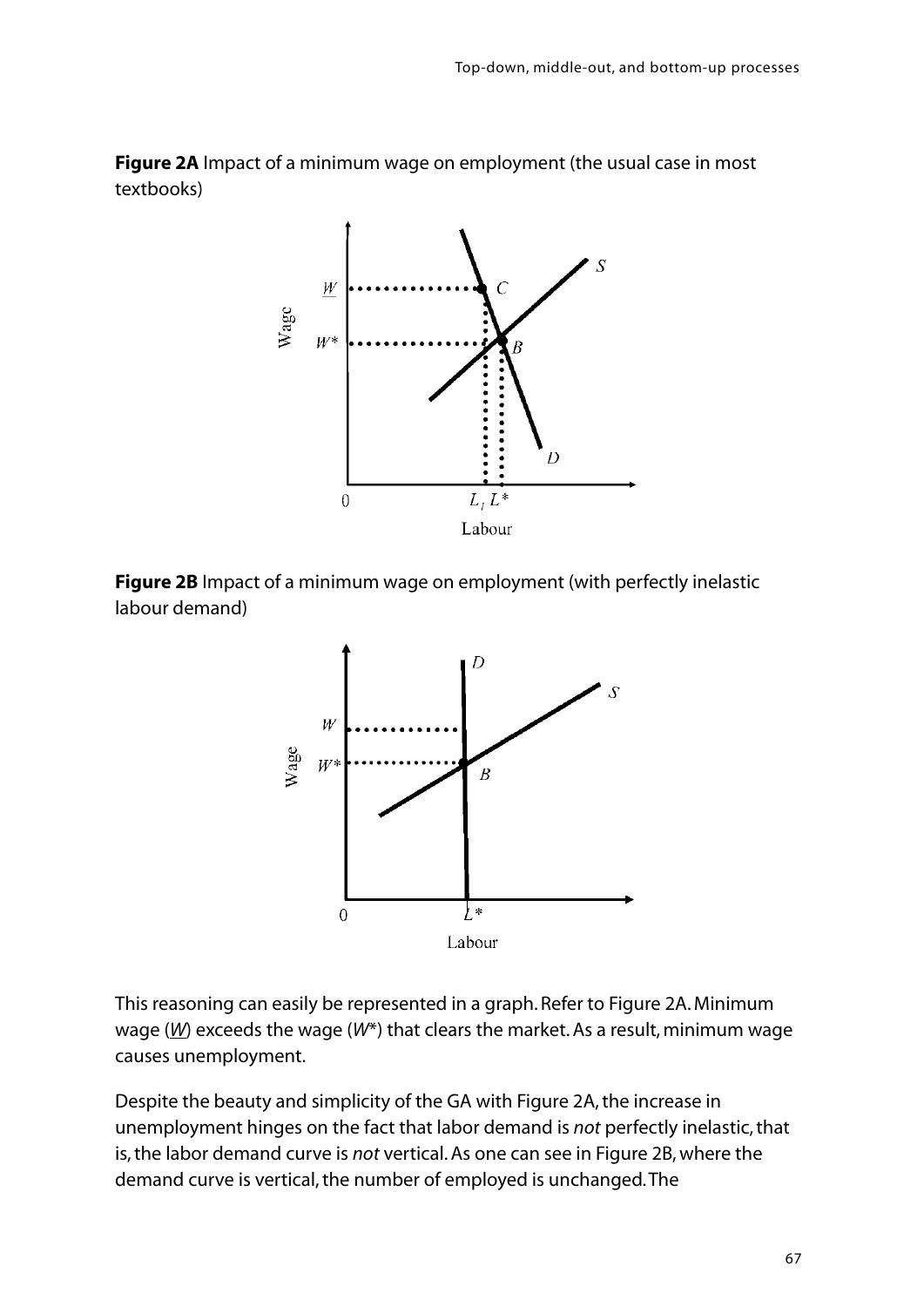

**Figure 2C** Tradeoff between employment and wage rate: Scenario (1)

unemployment in Figure 2A results partially from the fact that the labor force grows when the wage rate increases from *W*\* to *W*.

Figure 2B may be an extreme case in which the labor demand is totally insensitive to wage rate. Nevertheless, it is arguable that in the case of service industry, the labor demand is inelastic. More importantly, apart from employment, workers also care about the wage rate, as one may conclude from the analysis of Figures 2C and 2D.5

Figures 2C and 2D are elaborated versions of Figure 2A. Figure 2C refers to the case that the hourly wage increases from \$2.00 (which is hardly above the *subsistence level*) to \$5.05 while the per capita weekly number of working hours decreases *marginally* from 40 to 39. Definitely under this scenario, the workers welcome the minimum wage law. Either the workers share their jobs (and each of them gets a higher monthly pay) or the employed pay more tax with their higher pay and feed the unemployed.

In contrast, Figure 2D refers to the case that the hourly wage increases *marginally* from \$5.00 to \$5.05 but the per capita weekly number of working hours decreases *substantially* from 40 to 20. Evidently under this scenario, a minimum wage law does harm to the workers.

Whether Figure 2C or 2D is a better description of the empirical world requires some *bottom-up analyses*. Recently, prominent economists have attempted some elaborate empirical analyses. Some (such as Gregg, 2000) finds diverse results, while some find even controversial results (see Card and Krueger, 1994, Neumark and Wascher, 2000 and Card and Krueger, 2000).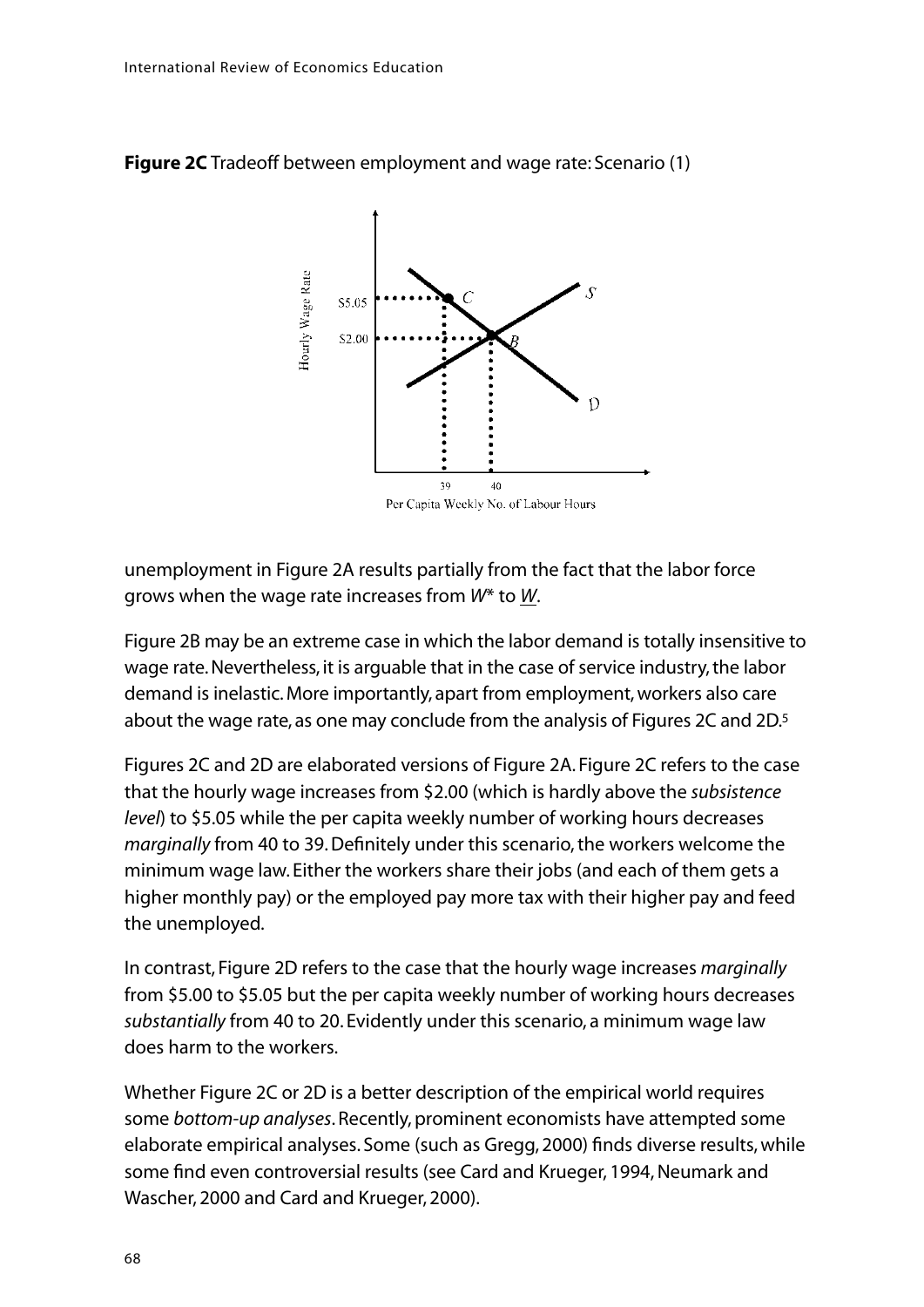

**Figure 2D**Tradeoff between employment and wage rate: Scenario (2)

### Pedagogical considerations of GR and GA

Educational psychologists have pointed out that GR can be very helpful in learning quantitative or scientific concepts because GR can express the features of the concept explicitly (Larkin and Simon, 1987; Pinker, 1990).

As illustrated in our examples, GR and GA are most useful when theories are very difficult.GR can depict a reasoning model (e.g., constraint maximization) by showing the constraints imposed by several factors in the model (e.g., the long-run marginal cost *LRMC* and the long-run supply *LRS* in Example 1) simultaneously so that the implications of the interaction of these factors can be recognized easily. GR can also depict a causal model (e.g., a sequence of steps in which a process evolves) by showing the sequence of events leading to an outcome. Although it is the former that is most common in economics, both of them are concrete representations of abstract theories.

The second example above also shows that GR and GA may be inadequate by themselves. Some students of economics might have the misconception that conclusions derived from GR and GA must be true empirically. For instance, students who have studied Figure 2A tend to believe that minimum wage causes unemployment. However, the truth is that GR and GA suggest possibilities implicated by theories only (Figures 2A-D); which of these possibilities is in fact the case in the empirical world is a question to be verified. In this minimum wage example, students may want to collect information about the empirical situation they are interested in to determine which demand curve most *closely* represents that situation.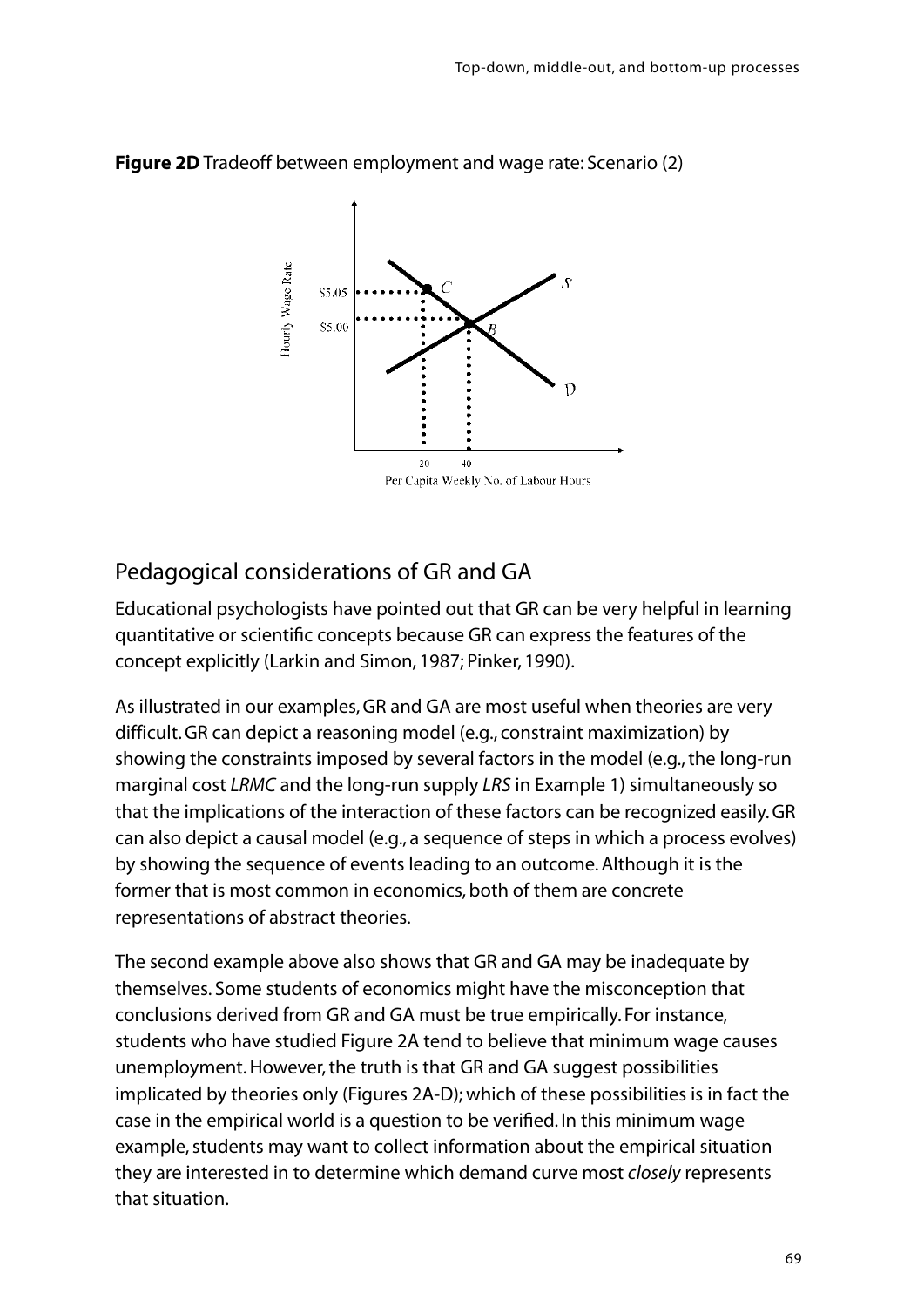Another misconception that students often develop as a result of learning with GR and GA is that they tend to believe that concepts represented by the same shaped GR element must have identical properties. In Figures 1B and 1C, both short-run marginal cost (*SRMC*) and long-run marginal cost (*LRMC*) of an *individual* firm are represented by an upward sloping curve. In the short-run, the *market* supply is upward sloping as it is the horizontal summation of the individual *SRMC*. In contrast, the long-run *market* supply coincides with the *LRACmin*. Ignoring the time frame that we consider will give us an incorrect conclusion on the economic burden of a consumption tax on the suppliers.

All in all, the challenge for educators and students of economics is to connect GR and GA upwardly with theories and downwardly with the empirical world. Regarding the former, it is necessary to determine, firstly, the mapping between the elements of a GR and the concepts being represented (i.e., which concept is being quantified); and secondly, the mapping between the visual features of a GR element (e.g., a *curve* line) and the semantic features of the concept (e.g., diminishing marginal return) (Pinker, 1990).

Regarding the connection between GR and the empirical world, it is necessary to determine which empirical situation is being depicted by a GR (Novick & Hmelo, 1994), that is, the referents of the concepts.

To accomplish these two objectives, students should be encouraged to construct different GRs (e.g., labor demand curves with different slopes) in order to explore the implications that can possibly be derived from a theory. Students should also be encouraged to collect information about the empirical world so that they can identify which of these possible GRs best matches the empirical situation. Only with a thinking process that bridges theories and the empirical world can thorough understanding of economics be achieved.

# Conclusion

About two decades ago, Kayaalp (1983) wrote that "Economic topics are patently abstract and highly technical.To compensate for this, economic prose has become more and more self-contained.This resulted in introductory texts that are but a catalogue of broad concepts which fail to impart a sense of immediate application of economic knowledge to problems actually affecting the readers' lives" (pp. 295). Added to this problem is proliferation of mathematics in economics textbooks in the past twenty years. As a result, economics appears to be a subject full of "dangling theories" and "tedious mathematics."We have argued in this paper that by quantifying the qualitative concepts and conceptualizing the quantities with GR, students will be able to integrate economic theories with the empirical situations to which they apply.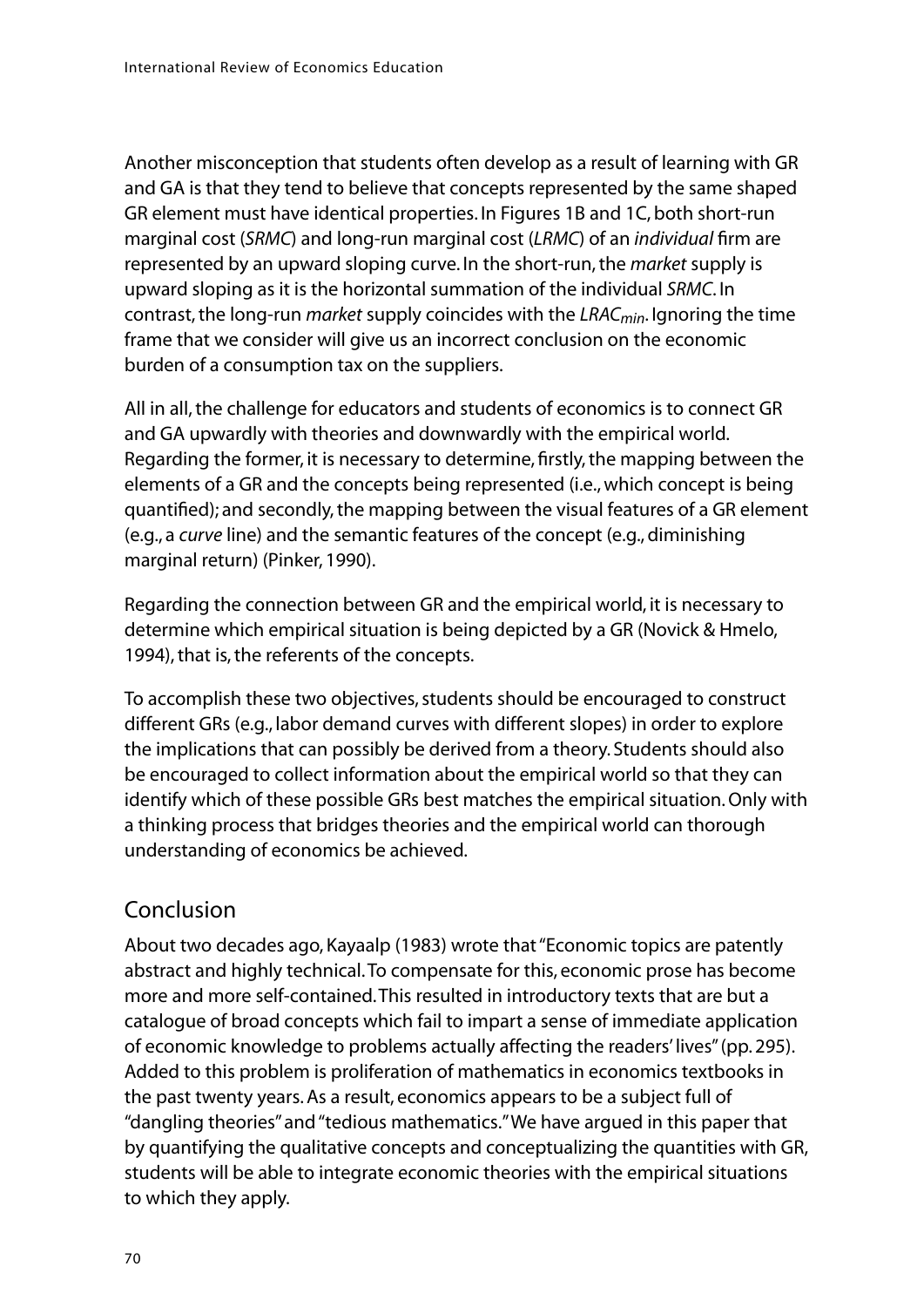#### References

Brown, J., Collins, A. & Duguid, P. (1989) Situated cognition and the culture of learning. *Educational Researcher*, Vol. 18, pp. 32-42.

Bruning, R.H., Schraw, G.J. & Ronning, R.R. (1995) *Cognitive psychology and instruction*. Englewood, NJ: Merrill.

Card, D. & Krueger, A.B. (1994) Minimum wages and employment: a case study of the fastfood industry in New Jersey and Pennsylvania.*American Economic Review*, Vol. 84, pp. 772-793.

Card, D. & Krueger, A.B. (2000) Minimum wages and employment: a case study of the fastfood industry in New Jersey and Pennsylvania: reply.*American Economic Review*, Vol. 90, pp. 1397-1420.

Dickinson, D.L. (2003) Illustrated examples of the effects of risk preferences and expectations on bargaining outcomes.*Journal of Economic Education*,Vol. 34, pp. 169-180.

Gregg, P. (2000) The use of wage floors as policy tools.*OECD Economic Studies* No.31, pp. 133-146.

Kayaalp, O. (1993) Economic text and acquisition of economic literacy:There is a cognitive remedy.*Journal of Socio-Economics*, Vol. 22, pp. 295-301.

Kintsch, W. (1998) *Comprehension: A paradigm for cognition*.New York: Cambridge University Press.

Krueger, A.B. (2001) Teaching the minimum wage in econ 101 in light of the new economics of the minimum wage.*Journal of Economic Education*, Vol. 32, pp. 243-258.

Lai, C.C., Chang, J.J. & Kao, M.R. (2004) The money-creation model: Graphic illustration. *Journal of Economic Education*, Vol. 35, pp. 79-88.

Larkin, J.H. (1985) Understanding, problem representations, and skill in physics. In: Chipman, S. F., Segal J.W. & Glaser R. (Eds) *Thinking and learning skills, Vol. 2: Research on open questions*.Hillsdale, NJ: Erlbaum.

Larkin,J.H.& Simon, H.A. (1987) Why a diagram is (sometimes) worth ten thousand words.*Cognitive Science*,Vol. 11, pp. 65–99.

Lindsay, P. & Norman, D.A. (1972) *Human information processing; an introduction to psychology*. New York: Academic Press.

MacDonald-Ross, M. (1977) Graphics in texts. *Review of Research in Education*, Vol. 5, pp. 49–85.

Neumark, D. & Wascher, W. (2000) Minimum wages and employment: a case study of the fast-food industry in New Jersey and Pennsylvania: comment.*American Economic Review*, Vol. 90, pp. 1362-1396.

Novick, L.R. & Hmelo, C.E. (1994) Transferring symbolic representations across nonisomorphic problems.*Journal of Experimental Psychology: Learning, Memory, and Cognition*,Vol. 20, pp. 1296-1321.

Pinker, S. (1990) A theory of graph comprehension. In: Freedle R. (Ed) *Artificial intelligence and the future of testing*. Hillsdale, N.J. Erlbaum.

Stern, E., Aprea, C. & Ebner, H.G. (2003) Improving cross-content transfer in text processing by means of active graphical representation. *Learning and Instruction*, Vol. 13, pp. 191-203.

Trandel, G.A. (2003) Demonstrating the equivalence between two methods of measuring excess burden.*Journal of Economic Education*,Vol. 34, pp. 54-59.